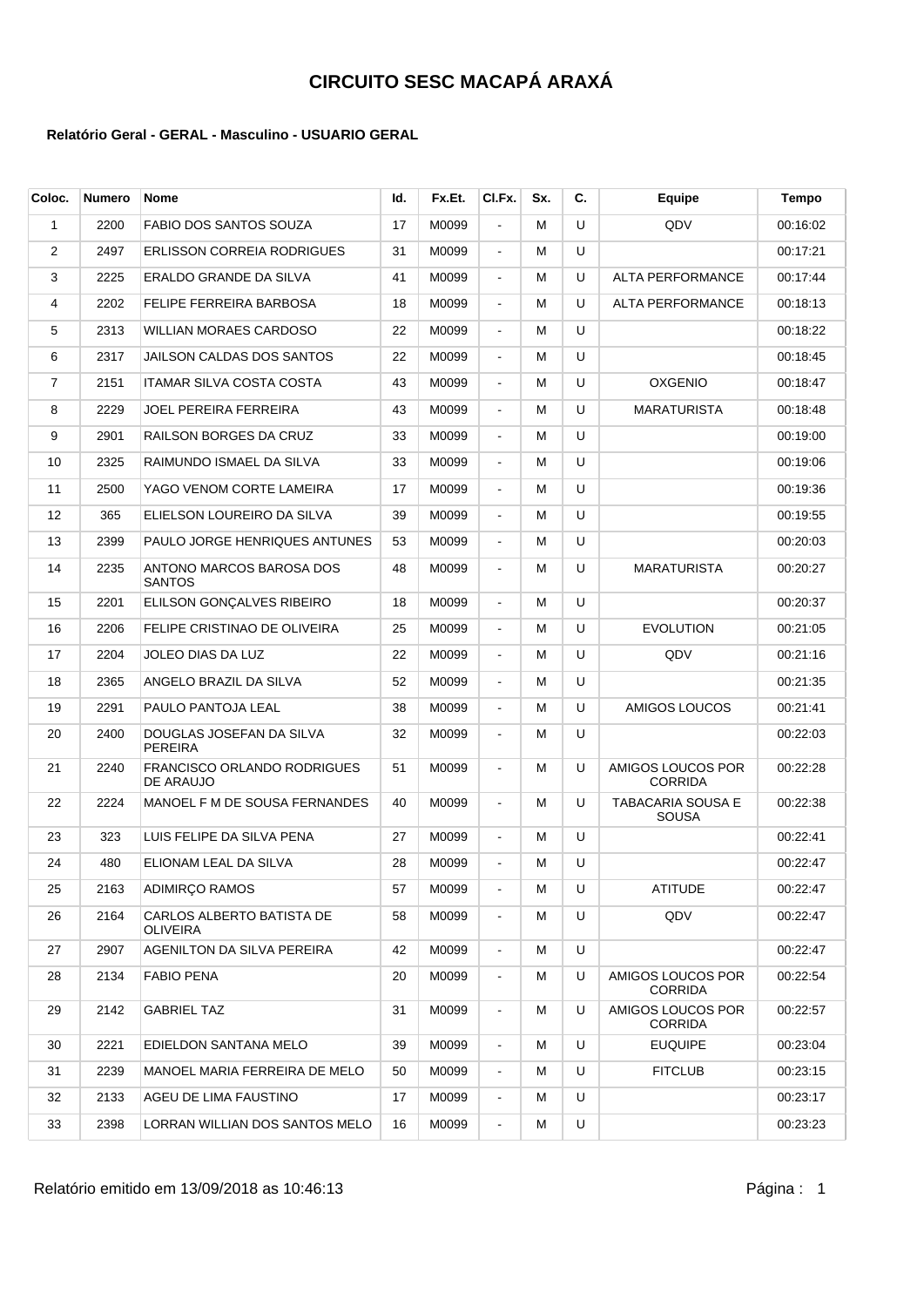| Coloc. | <b>Numero</b> | Nome                                                | ld. | Fx.Et. | CI.Fx.                   | Sx. | C. | Equipe                              | Tempo    |
|--------|---------------|-----------------------------------------------------|-----|--------|--------------------------|-----|----|-------------------------------------|----------|
| 34     | 426           | OTAVIANO FREITAS DA SILVA                           | 53  | M0099  | $\overline{\phantom{a}}$ | м   | U  |                                     | 00:23:26 |
| 35     | 2154          | ANTÔNIO AUGUSTO DIAS SANTOS                         | 46  | M0099  | $\blacksquare$           | м   | U  | <b>INDIVIDUAL</b>                   | 00:23:26 |
| 36     | 2322          | HAROLDO JUCA HYACINTH                               | 58  | M0099  | $\blacksquare$           | м   | U  |                                     | 00:23:28 |
| 37     | 394           | <b>GABRIEL CORDEIRO PALHETA</b>                     | 22  | M0099  | $\blacksquare$           | м   | U  |                                     | 00:23:37 |
| 38     | 2158          | FRANCISCO DA CHAGAS SILVA<br><b>BARROS</b>          | 51  | M0099  | $\blacksquare$           | м   | U  | LIFE SPORT                          | 00:23:43 |
| 39     | 448           | <b>RIZONILSON DE FREITAS BARROS</b><br><b>FILHO</b> | 16  | M0099  | $\blacksquare$           | м   | U  | <b>CAIXOTH</b>                      | 00:23:50 |
| 40     | 2353          | <b>WILERSON MARQUES BESSA</b>                       | 42  | M0099  | $\blacksquare$           | м   | U  |                                     | 00:23:57 |
| 41     | 2242          | CELSON DA SILVA NASCIMENTO                          | 53  | M0099  | $\blacksquare$           | м   | U  | QDV                                 | 00:24:02 |
| 42     | 2138          | GILMAR TARGINO DE OLIVEIRA DINIZ                    | 29  | M0099  | $\blacksquare$           | м   | U  |                                     | 00:24:03 |
| 43     | 2297          | ELIEIS PANTOJA MEDEIROS                             | 28  | M0099  | $\blacksquare$           | м   | U  |                                     | 00:24:03 |
| 44     | 2232          | AIRAN DA PAIXÃO MACHADO                             | 46  | M0099  | $\blacksquare$           | м   | U  |                                     | 00:24:04 |
| 45     | 2241          | JOÃO MENDES CAMPOS FERREIRA                         | 52  | M0099  | $\blacksquare$           | м   | U  | QDV                                 | 00:24:11 |
| 46     | 368           | CAIO FABIO SILVEIRA DO CARMO                        | 15  | M0099  | $\blacksquare$           | м   | U  |                                     | 00:24:16 |
| 47     | 2153          | RODERVAL ALVES BEZERRA                              | 44  | M0099  | $\blacksquare$           | м   | U  | <b>AMIGOS</b>                       | 00:24:19 |
| 48     | 2940          | ORLANDO SOUTO VASCONCELOS                           | 36  | M0099  | $\blacksquare$           | м   | U  |                                     | 00:24:19 |
| 49     | 326           | ADINAN ALMEIDA MORAES                               | 18  | M0099  | $\blacksquare$           | м   | U  |                                     | 00:24:28 |
| 50     | 2730          | <b>EMANUEL CAMPOS</b>                               | 39  | M0099  | $\blacksquare$           | м   | U  |                                     | 00:24:33 |
| 51     | 161           | ALEX ANDRADE PINHEIRO                               | 36  | M0099  | $\blacksquare$           | м   | U  |                                     | 00:24:34 |
| 52     | 2395          | RONILDO DE ARAUJO DOS SANTOS                        | 29  | M0099  | $\blacksquare$           | м   | U  |                                     | 00:24:36 |
| 53     | 2227          | CARLOS ARTHUR PELAES DA SILVA                       | 42  | M0099  | $\blacksquare$           | м   | U  | <b>MARATURISTA</b>                  | 00:24:39 |
| 54     | 2913          | JACKSON LOBO RIBEIRO                                | 55  | M0099  | $\blacksquare$           | м   | U  |                                     | 00:24:47 |
| 55     | 354           | CRISTIAN GALVÃO ASSUNÇÃO                            | 18  | M0099  | $\blacksquare$           | м   | U  |                                     | 00:24:51 |
| 56     | 2335          | HAROLD DE SENA TAVARES                              | 31  | M0099  | $\blacksquare$           | м   | U  |                                     | 00:24:51 |
| 57     | 2144          | EVANDRO FAVACHO DE ALMEIDA                          | 31  | M0099  | $\blacksquare$           | м   | U  | PÚBLICO GERAL                       | 00:25:06 |
| 58     | 2791          | PAULO SAMPAIO CONRADO BEZERRA                       | 45  | M0099  |                          | м   | U  |                                     | 00:25:09 |
| 59     | 2298          | JEFERSON WILLIAM DA COSTA<br>ARAUJO                 | 30  | M0099  | $\blacksquare$           | м   | U  | <b>BEIRA RIO</b>                    | 00:25:11 |
| 60     | 2238          | BALBINO OLIVEIRA MACIEL                             | 49  | M0099  | $\blacksquare$           | м   | U  |                                     | 00:25:24 |
| 61     | 411           | LEOAN PATRICK DOS SANTOS MELO                       | 21  | M0099  | $\blacksquare$           | м   | U  |                                     | 00:25:25 |
| 62     | 381           | KLINSMANH FERREIRA GOMES                            | 30  | M0099  | $\blacksquare$           | м   | U  |                                     | 00:25:31 |
| 63     | 2139          | THIAGO FREITAS DA GAMA                              | 29  | M0099  | $\blacksquare$           | м   | U  | LIFE ASSESSORIA<br><b>ESPORTIVA</b> | 00:25:34 |
| 64     | 316           | VALDIR BARBOZA FURTADO                              | 47  | M0099  | $\blacksquare$           | м   | U  |                                     | 00:25:51 |
| 65     | 2156          | MATIAS PIRES NETO                                   | 49  | M0099  | $\blacksquare$           | м   | U  | QDV                                 | 00:25:52 |
| 66     | 334           | EDIVANDO OLIVEIRA LOPES                             | 37  | M0099  | $\blacksquare$           | м   | U  |                                     | 00:25:58 |
| 67     | 2992          | FRANCISCO PEDROSO FILHO                             | 48  | M0099  | $\blacksquare$           | м   | U  |                                     | 00:26:12 |
| 68     | 2145          | JOSÉ CLEIDSON BARBOSA RAMOS                         | 34  | M0099  | $\blacksquare$           | м   | U  |                                     | 00:26:14 |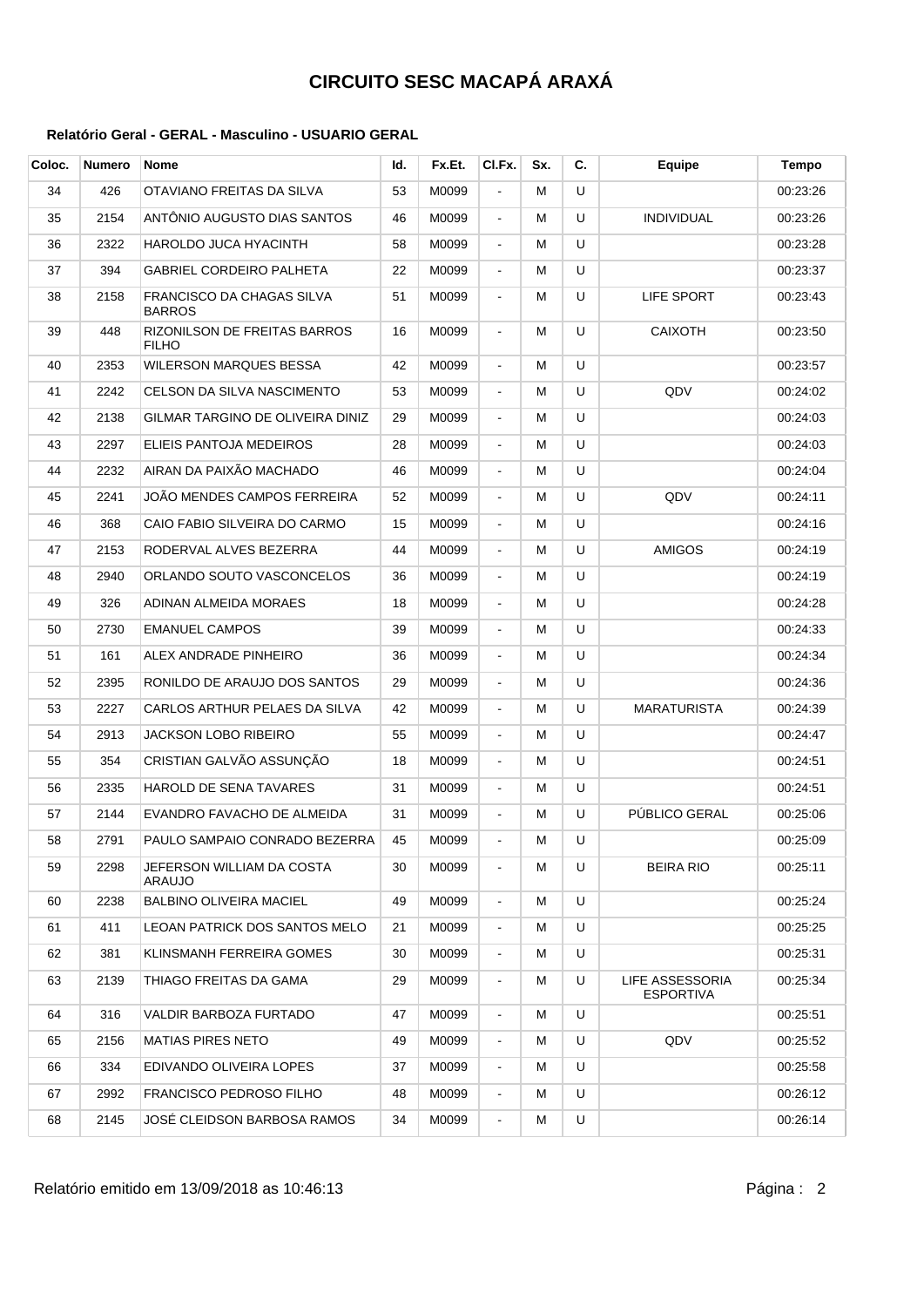| Coloc. | <b>Numero</b> | Nome                                      | Id. | Fx.Et. | CI.Fx.                   | Sx. | C. | Equipe                              | Tempo    |
|--------|---------------|-------------------------------------------|-----|--------|--------------------------|-----|----|-------------------------------------|----------|
| 69     | 2932          | ROZINALDO DO ROSARIO FERREIRA             | 31  | M0099  | $\overline{\phantom{a}}$ | м   | U  |                                     | 00:26:18 |
| 70     | 360           | DAVI ALVES                                | 56  | M0099  | $\blacksquare$           | м   | U  |                                     | 00:26:24 |
| 71     | 2131          | <b>GUILHERME BEZERRA</b>                  | 15  | M0099  | $\blacksquare$           | м   | U  |                                     | 00:26:28 |
| 72     | 2916          | ADELIAS BATISTA BANDERA                   | 36  | M0099  | $\blacksquare$           | м   | U  |                                     | 00:26:34 |
| 73     | 2998          | WENDEL CARLOS PEREIRA CORREA              | 39  | M0099  | $\blacksquare$           | м   | U  |                                     | 00:26:48 |
| 74     | 409           | RAIMUNDO GOMES LUZ                        | 11  | M0099  | $\blacksquare$           | м   | U  |                                     | 00:26:50 |
| 75     | 351           | ALBERTO MAGNO DA SILVA GUEDES             | 43  | M0099  | $\blacksquare$           | м   | U  |                                     | 00:26:52 |
| 76     | 372           | MANOEL FERNANDO ALVES SILVA               | 40  | M0099  | $\blacksquare$           | м   | U  |                                     | 00:26:56 |
| 77     | 2157          | <b>JOSENILDO BARROS</b>                   | 50  | M0099  | $\blacksquare$           | м   | U  | <b>BOINAS RAJADAS</b>               | 00:26:58 |
| 78     | 2336          | KLEYTON DE SENA SILVA                     | 32  | M0099  | $\blacksquare$           | м   | U  |                                     | 00:27:00 |
| 79     | 2146          | JHONNY AGUIAR                             | 34  | M0099  | $\blacksquare$           | м   | U  |                                     | 00:27:04 |
| 80     | 2933          | NAZILDO DO ROSARIO FERREIRA               | 37  | M0099  | $\blacksquare$           | м   | U  |                                     | 00:27:06 |
| 81     | 2358          | LUIZ ANTONIO DA SILVA                     | 52  | M0099  | $\blacksquare$           | м   | U  |                                     | 00:27:17 |
| 82     | 2361          | RONDINELE MARQUES DOS SANTOS              | 37  | M0099  | $\blacksquare$           | м   | U  |                                     | 00:27:21 |
| 83     | 335           | ROBERT OTAVIO PEREIRA<br><b>RODRIGUES</b> | 16  | M0099  | $\blacksquare$           | м   | U  |                                     | 00:27:29 |
| 84     | 2929          | ELIELSON SANTANA DE DEUS                  | 38  | M0099  | $\blacksquare$           | м   | U  |                                     | 00:27:30 |
| 85     | 2987          | PEDRO PAES MOURA                          | 16  | M0099  | $\blacksquare$           | м   | U  |                                     | 00:27:32 |
| 86     | 2132          | <b>GABRIEL GOUVEIA</b>                    | 16  | M0099  | $\blacksquare$           | м   | U  |                                     | 00:27:35 |
| 87     | 2220          | RICARDO PANTOJA DOS REIS                  | 39  | M0099  | $\blacksquare$           | м   | U  |                                     | 00:27:47 |
| 88     | 434           | <b>FABRICIO COSTA</b>                     | 39  | M0099  | $\blacksquare$           | м   | U  |                                     | 00:27:48 |
| 89     | 2141          | RAMON SUSSUARANA                          | 31  | M0099  | $\blacksquare$           | м   | U  | AMIGOS LOUCOS POR<br><b>CORRIDA</b> | 00:28:01 |
| 90     | 364           | ROSINALDO EDILSON SILVA DE<br>SOUZA       | 56  | M0099  | $\blacksquare$           | м   | U  |                                     | 00:28:11 |
| 91     | 455           | EULER PACHECO VIANA                       | 41  | M0099  | $\blacksquare$           | м   | U  |                                     | 00:28:22 |
| 92     | 2496          | <b>EDUARDO VINICIUS</b>                   | 22  | M0099  | $\blacksquare$           | м   | U  |                                     | 00:28:22 |
| 93     | 2904          | LAILSON DO NASCIMENTO LEMOS               | 40  | M0099  |                          | M   | U  | <b>FOX RUNNER</b>                   | 00:28:31 |
| 94     | 322           | <b>FRANCISCO PEREIRA SANTOS</b>           | 49  | M0099  | $\blacksquare$           | м   | U  |                                     | 00:28:35 |
| 95     | 464           | HUGO TIBIRICA PARANHOS CUNHA              | 31  | M0099  | $\blacksquare$           | м   | U  |                                     | 00:28:45 |
| 96     | 2166          | JOSE LUIZ BARBOSA DE OLIVEIRA             | 58  | M0099  | $\blacksquare$           | м   | U  |                                     | 00:28:47 |
| 97     | 2342          | CLAUDIO DA SILVA CARDOSO LIMA             | 55  | M0099  | $\blacksquare$           | м   | U  |                                     | 00:28:48 |
| 98     | 2995          | ADELTON ALMEIDA GOMES                     | 54  | M0099  | $\blacksquare$           | м   | U  |                                     | 00:29:00 |
| 99     | 2302          | <b>JOSE FERREIRA RIBEIRO</b>              | 59  | M0099  | $\blacksquare$           | м   | U  |                                     | 00:29:08 |
| 100    | 2230          | CLEMILTON DIAS COSTA                      | 43  | M0099  | $\blacksquare$           | м   | U  | QDV                                 | 00:29:09 |
| 101    | 2162          | MOISES SERRA                              | 55  | M0099  | $\blacksquare$           | м   | U  | QDV                                 | 00:29:13 |
| 102    | 2307          | MITONIO MAGALHAES HORTENCIO               | 33  | M0099  | $\blacksquare$           | м   | U  |                                     | 00:29:14 |
| 103    | 2324          | WILLIANS AREL GOMES SILVA                 | 40  | M0099  | $\blacksquare$           | м   | U  |                                     | 00:29:17 |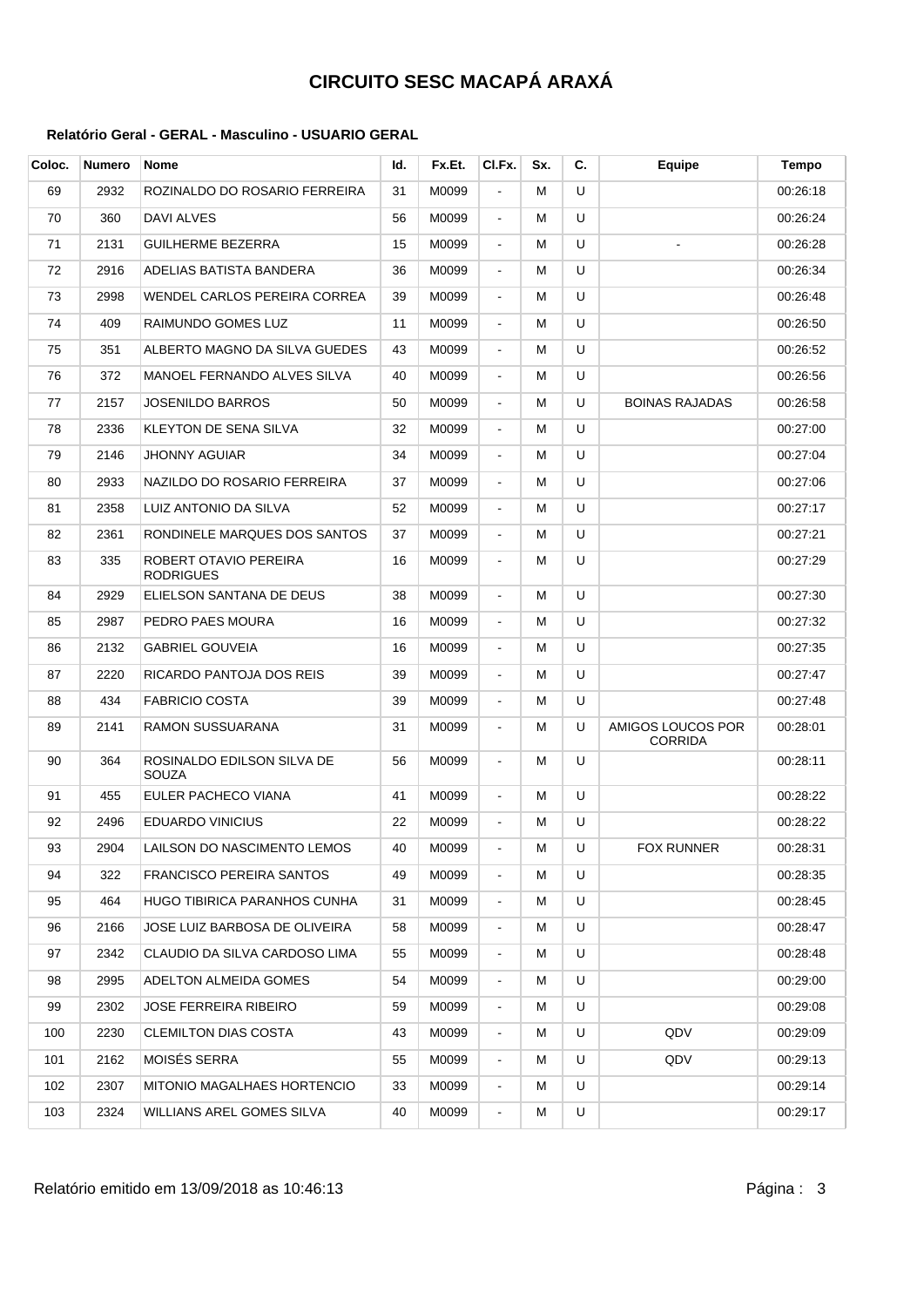| Coloc. | <b>Numero</b> | Nome                                            | Id. | Fx.Et. | CI.Fx.         | Sx. | C. | <b>Equipe</b>                          | Tempo    |
|--------|---------------|-------------------------------------------------|-----|--------|----------------|-----|----|----------------------------------------|----------|
| 104    | 414           | ROBELINO GARCIA ALVES                           | 48  | M0099  | $\blacksquare$ | M   | U  |                                        | 00:29:22 |
| 105    | 2320          | MANOEL COSTA DE OLIVEIRA JUNIOR                 | 34  | M0099  | $\blacksquare$ | м   | U  |                                        | 00:29:23 |
| 106    | 2149          | MOISÉS BASTOS PEREIRA                           | 35  | M0099  | $\blacksquare$ | м   | U  |                                        | 00:29:27 |
| 107    | 2212          | RAFAEL GÓES DA SILVA DE ALMEIDA                 | 29  | M0099  | $\blacksquare$ | м   | U  | <b>FORTCROSS</b>                       | 00:29:42 |
| 108    | 2989          | FELIPE ROSA CARDOSO                             | 29  | M0099  | $\blacksquare$ | м   | U  |                                        | 00:29:42 |
| 109    | 2161          | EDSON FERNANDES DE CARVALHO                     | 55  | M0099  | $\blacksquare$ | м   | U  | PORTA DO SOL                           | 00:29:44 |
| 110    | 494           | DOMINGOS SAVIO DE SOUZA                         | 53  | M0099  | $\blacksquare$ | м   | U  |                                        | 00:30:02 |
| 111    | 466           | LUIZ GEMAQUE                                    | 43  | M0099  | $\blacksquare$ | м   | U  |                                        | 00:30:19 |
| 112    | 2160          | MARIO AUGUSTO FERREIRA ALVES<br><b>DA CUNHA</b> | 52  | M0099  | $\blacksquare$ | м   | U  |                                        | 00:30:25 |
| 113    | 2331          | MARIVALDO SANTOS DOS SANTOS                     | 47  | M0099  | $\blacksquare$ | м   | U  |                                        | 00:30:25 |
| 114    | 2246          | WESLEY QUEIROZ DAS GRACAS                       | 57  | M0099  | $\blacksquare$ | м   | U  | ASSESSORIA FENIX                       | 00:30:47 |
| 115    | 392           | <b>MIQUEIAS ZUQUETO FARIAS</b>                  | 22  | M0099  | $\blacksquare$ | M   | U  |                                        | 00:30:50 |
| 116    | 2380          | <b>ITALO RAMON MONTEIRO SANTOS</b>              | 28  | M0099  | $\blacksquare$ | м   | U  |                                        | 00:30:50 |
| 117    | 2922          | JESEE ANDRADE CRUZ                              | 58  | M0099  | $\blacksquare$ | м   | U  |                                        | 00:30:57 |
| 118    | 2931          | JOSE BINA VASCONCELOS JUNIOR                    | 42  | M0099  | $\blacksquare$ | м   | U  |                                        | 00:31:00 |
| 119    | 2912          | PAULO GEOVANI BARBOSA<br><b>RODRIGUES</b>       | 37  | M0099  | $\blacksquare$ | м   | U  |                                        | 00:31:08 |
| 120    | 498           | ROGERIO SOARES DOS SANTOS<br><b>FILHO</b>       | 27  | M0099  | $\blacksquare$ | м   | U  |                                        | 00:31:25 |
| 121    | 499           | ROGERIO SOARES DOS SANTOS                       | 51  | M0099  | $\blacksquare$ | м   | U  |                                        | 00:31:26 |
| 122    | 2148          | <b>IGOR BARROS</b>                              | 35  | M0099  | $\blacksquare$ | м   | U  |                                        | 00:31:27 |
| 123    | 2245          | DANIEL SOUZA                                    | 56  | M0099  | $\blacksquare$ | м   | U  |                                        | 00:31:27 |
| 124    | 479           | LUCIO FLAVIO FERREIRA SOARES                    | 43  | M0099  | $\blacksquare$ | м   | U  |                                        | 00:31:31 |
| 125    | 2994          | EVANDRO DA COSTA CORREA                         | 28  | M0099  | $\blacksquare$ | м   | U  |                                        | 00:31:32 |
| 126    | 2311          | RAURY BARBOSA GOMES DA SILVA                    | 55  | M0099  | $\blacksquare$ | м   | U  |                                        | 00:31:37 |
| 127    | 2352          | <b>HEYDER BRITO FARIAS</b>                      | 36  | M0099  | $\blacksquare$ | м   | U  |                                        | 00:31:41 |
| 128    | 2219          | HARLEY DA SILVA TAVARES                         | 39  | M0099  |                | M   | U  | <b>OIGÊNIO</b>                         | 00:31:53 |
| 129    | 2233          | ANTONIO CARLOS PINTO CARDOSO                    | 48  | M0099  | $\blacksquare$ | м   | U  | <b>PHYSICAL</b>                        | 00:31:54 |
| 130    | 2216          | ANTONIO PICANCO BARBOSA                         | 37  | M0099  | $\blacksquare$ | м   | U  |                                        | 00:31:55 |
| 131    | 2207          | RENATO OLIVEIRA                                 | 26  | M0099  | $\blacksquare$ | м   | U  | FÊNIX ASSESSORIA                       | 00:31:56 |
| 132    | 2983          | ALESSANDRO MARCIO MONTEIRO<br><b>DIAS</b>       | 47  | M0099  | $\blacksquare$ | м   | U  |                                        | 00:31:56 |
| 133    | 435           | <b>TIAGO RABELO</b>                             | 31  | M0099  | $\blacksquare$ | м   | U  |                                        | 00:32:10 |
| 134    | 2150          | FELIPE FERNANDO DA COSTA<br>TAVARES             | 36  | M0099  | $\blacksquare$ | м   | U  | CANELAS DE FOGO / EQ<br><b>RUNNERS</b> | 00:32:27 |
| 135    | 2226          | DENILSON HENRIQUE SILVA DE<br>MIRANDA           | 42  | M0099  | $\blacksquare$ | м   | U  | QDV                                    | 00:33:01 |
| 136    | 2981          | ORLANDO DE CARVALHO RIBEIRO<br><b>JUNIOR</b>    | 46  | M0099  | $\blacksquare$ | м   | U  |                                        | 00:33:03 |
| 137    | 2345          | ARTHUR GONÇALVES DIAS                           | 34  | M0099  | $\blacksquare$ | м   | U  |                                        | 00:33:34 |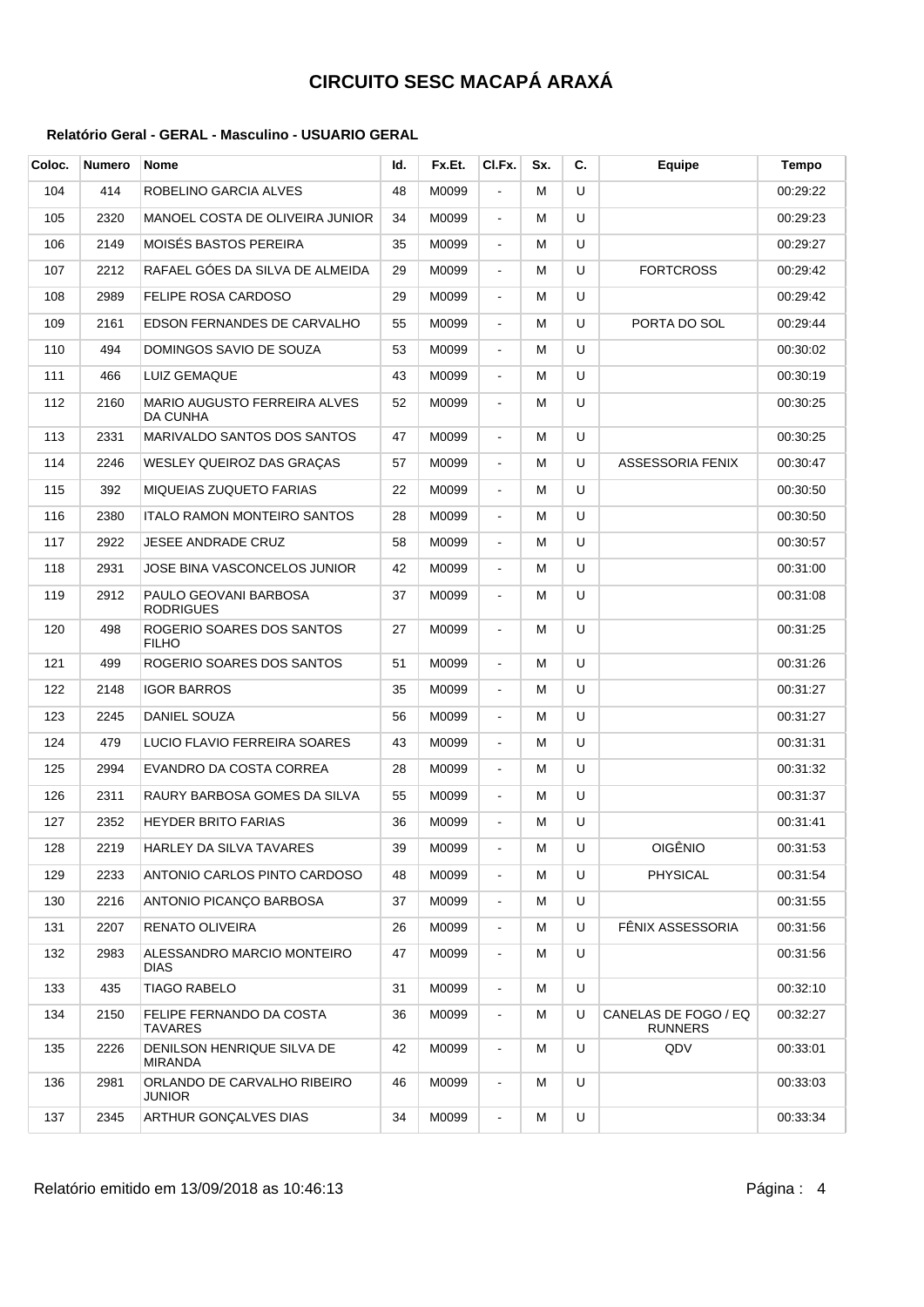| Coloc. | <b>Numero</b> | <b>Nome</b>                                        | ld. | Fx.Et. | CI.Fx.         | Sx. | C. | <b>Equipe</b>         | <b>Tempo</b> |
|--------|---------------|----------------------------------------------------|-----|--------|----------------|-----|----|-----------------------|--------------|
| 138    | 2941          | EDSON PAULO FREITAS BALIEIRO                       | 45  | M0099  | $\blacksquare$ | М   | U  |                       | 00:33:46     |
| 139    | 2372          | DANIEL LEVI FERNANDES COSTA                        | 36  | M0099  | $\blacksquare$ | М   | U  |                       | 00:33:53     |
| 140    | 2304          | FABIO JUNIOR LIMA DO CARLO                         | 32  | M0099  | $\blacksquare$ | м   | U  |                       | 00:34:08     |
| 141    | 382           | <b>EMANOEL PENHA DOS SANTOS</b>                    | 23  | M0099  | $\blacksquare$ | м   | U  |                       | 00:34:17     |
| 142    | 2375          | <b>GERSON ALVES GUIMARAES JUNIOR</b>               | 35  | M0099  | $\blacksquare$ | М   | U  |                       | 00:34:22     |
| 143    | 2222          | <b>IVANDRO GONCALVES DOS SANTOS</b>                | 40  | M0099  | $\blacksquare$ | М   | U  |                       | 00:34:40     |
| 144    | 2296          | ANTONIO MARIELTON ALVES DE<br>SOUZA                | 34  | M0099  | $\blacksquare$ | м   | U  | <b>FOX RUN</b>        | 00:34:40     |
| 145    | 2143          | JOSIVALDO ROMÃO                                    | 31  | M0099  | $\blacksquare$ | м   | U  | TF TEAM               | 00:34:48     |
| 146    | 2147          | <b>MARCUS PAULO CAMPOS</b>                         | 34  | M0099  | $\blacksquare$ | М   | U  | FÊNIX                 | 00:34:54     |
| 147    | 2310          | DANILO PAULINO DE SÁ                               | 32  | M0099  | $\blacksquare$ | М   | U  |                       | 00:35:01     |
| 148    | 304           | <b>ISFRAN DE SOUZA NASCIMENTO</b>                  | 56  | M0099  | $\blacksquare$ | м   | U  |                       | 00:35:03     |
| 149    | 2167          | AUGUSTO CESAR ALBERTO NERI                         | 61  | M0099  | $\blacksquare$ | М   | U  | <b>INDIVIDUAL</b>     | 00:35:03     |
| 150    | 383           | <b>MAICON PENHA DOS SANTOS</b>                     | 20  | M0099  | $\blacksquare$ | М   | U  |                       | 00:35:13     |
| 151    | 2377          | RONURO VANUIRE CRUZ RAIOL                          | 33  | M0099  | $\blacksquare$ | м   | U  |                       | 00:35:20     |
| 152    | 2155          | ELIEL OLIVEIRA CHAGAS                              | 48  | M0099  | $\blacksquare$ | м   | U  |                       | 00:35:58     |
| 153    | 2237          | JOSÉ SARAIVA DE MELO                               | 49  | M0099  | $\blacksquare$ | М   | U  | <b>JEM ASSESSORIA</b> | 00:36:13     |
| 154    | 2209          | RICHARD MAX PACHECO FERREIRA                       | 28  | M0099  | $\blacksquare$ | М   | U  | <b>MARATURISTA</b>    | 00:36:23     |
| 155    | 2893          | IGOR RYAN SILVA NATIVIDADE                         | 15  | M0099  | $\blacksquare$ | М   | U  |                       | 00:36:29     |
| 156    | 2135          | RILTON RODRIGUES DA NOBREGA                        | 27  | M0099  | $\blacksquare$ | М   | U  |                       | 00:36:34     |
| 157    | 2236          | <b>MARCOS SIQUEIRA ROCHA</b>                       | 49  | M0099  | $\blacksquare$ | м   | U  | <b>DV</b>             | 00:36:38     |
| 158    | 430           | JOÃO ROBERTO FERREIRA DOS<br><b>SANTOS</b>         | 36  | M0099  | $\blacksquare$ | м   | U  |                       | 00:36:40     |
| 159    | 375           | <b>MARCOS ROCHA DA COSTA</b>                       | 36  | M0099  | $\blacksquare$ | М   | U  |                       | 00:36:55     |
| 160    | 2971          | <b>MARCELO CLAUDIO DE JESUS</b><br><b>COIMBRA</b>  | 33  | M0099  | $\blacksquare$ | м   | U  |                       | 00:37:05     |
| 161    | 349           | MARIO JORGE BRASÃO SANTOS                          | 35  | M0099  | ÷.             | М   | U  |                       | 00:37:30     |
| 162    | 366           | PAULO SERGIO PEREIRA DE LIMA                       | 43  | M0099  |                | М   | U  |                       | 00:37:30     |
| 163    | 2234          | PEDRO PAULO DA COSTA BRITO                         | 48  | M0099  | $\blacksquare$ | м   | U  |                       | 00:37:35     |
| 164    | 2208          | LEANDRO VILHENA SALES                              | 27  | M0099  | $\blacksquare$ | м   | U  |                       | 00:37:37     |
| 165    | 317           | FRANCISCO MAGNO DE OLIVEIRA<br>LIMA                | 36  | M0099  | $\blacksquare$ | М   | U  |                       | 00:37:51     |
| 166    | 491           | <b>MAURO DIAS DA SILVEIRA JUNIOR</b>               | 30  | M0099  | $\blacksquare$ | м   | U  |                       | 00:37:54     |
| 167    | 405           | FELIX ANTONIO ROCHA CASTILLO                       | 37  | M0099  | $\blacksquare$ | м   | U  |                       | 00:38:05     |
| 168    | 2363          | FRANCISCO DE OLIVEIRA DA SILVA                     | 57  | M0099  | $\blacksquare$ | м   | U  |                       | 00:38:17     |
| 169    | 2386          | WILKE PANTOJA DE OLIVEIRA                          | 38  | M0099  | $\blacksquare$ | м   | U  |                       | 00:38:37     |
| 170    | 2215          | <b>VIRGINIO AUGUSTO</b>                            | 36  | M0099  | $\blacksquare$ | М   | U  | <b>SUCRIM</b>         | 00:38:53     |
| 171    | 2338          | PAULO HENRIQUE GONÇALVES DE<br><b>BRITO JUNIOR</b> | 23  | M0099  | $\blacksquare$ | М   | U  |                       | 00:38:55     |
| 172    | 2333          | ADENILSON DA SILVA CAIRES FILHO                    | 28  | M0099  | $\blacksquare$ | М   | U  |                       | 00:39:50     |